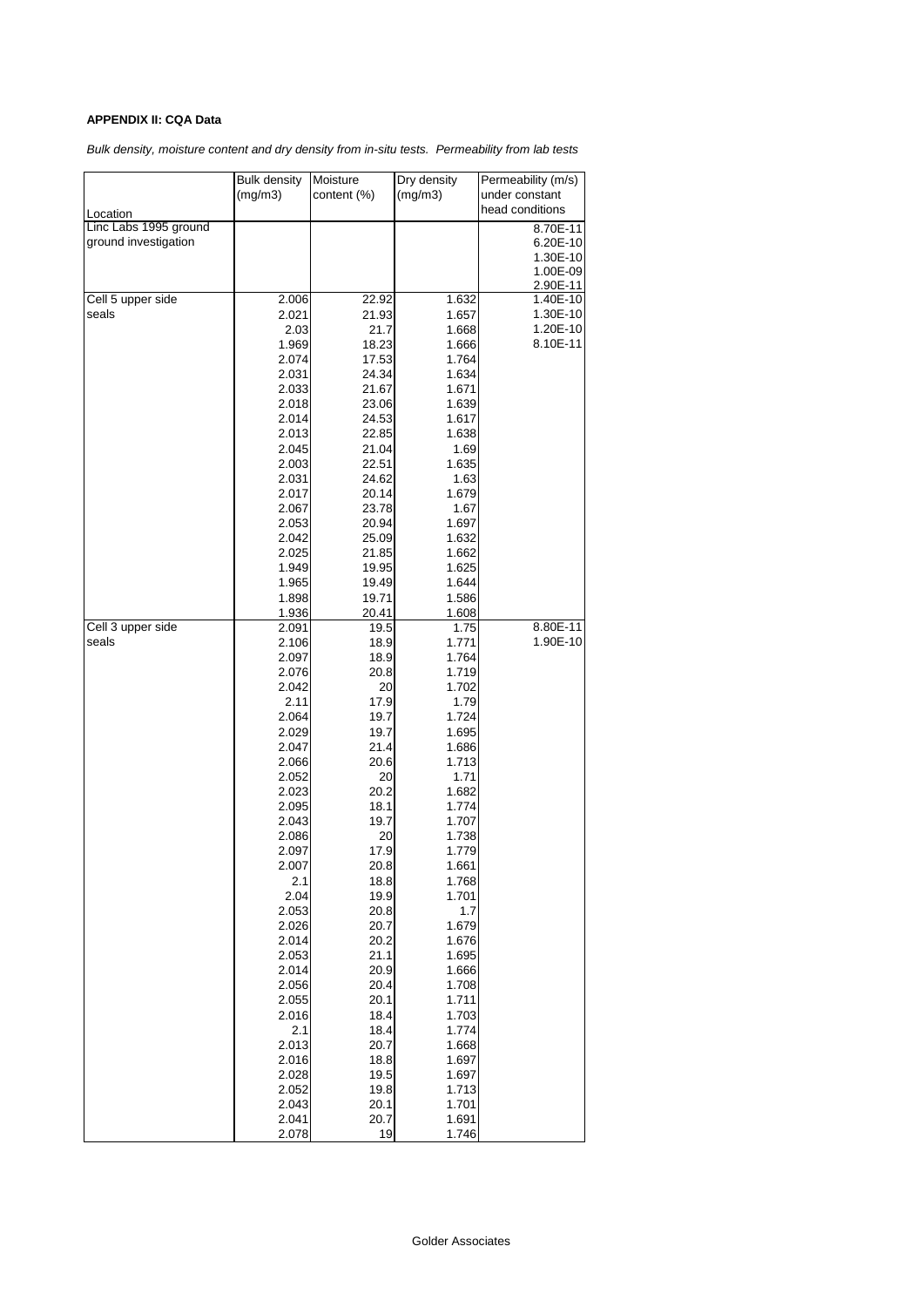|                            | <b>Bulk density</b> | Dry density<br>Moisture |                | Permeability (m/s)                |  |
|----------------------------|---------------------|-------------------------|----------------|-----------------------------------|--|
|                            | (mg/m3)             | (mg/m3)<br>content (%)  |                | under constant<br>head conditions |  |
| Location                   |                     |                         |                |                                   |  |
| Cell 3 upper side<br>seals | 2.038<br>2.017      | 20.1<br>23              | 1.617<br>1.64  |                                   |  |
|                            | 2.068               | 21.3                    | 1.705          |                                   |  |
|                            | 2.035               | 19.7                    | 1.7            |                                   |  |
|                            | 2.017               | 20.9                    | 1.668          |                                   |  |
|                            | 2.042               | 20.6                    | 1.693          |                                   |  |
|                            | 2.086               | 20.2                    | 1.735          |                                   |  |
|                            | 2.074               | 18.9                    | 1.744          |                                   |  |
|                            | 2.057               | 19.3                    | 1.724          |                                   |  |
|                            | 2.054<br>2.078      | 18.9<br>19.6            | 1.728<br>1.737 |                                   |  |
|                            | 2.093               | 18.5                    | 1.766          |                                   |  |
|                            | 2.074               | 19.4                    | 1.737          |                                   |  |
|                            | 2.075               | 19                      | 1.744          |                                   |  |
|                            | 2.046               | 20.6                    | 1.697          |                                   |  |
|                            | 2.074               | 18.2                    | 1.755          |                                   |  |
|                            | 2.089               | 19.8                    | 1.744          |                                   |  |
|                            | 2.112               | 20.6                    | 1.76           |                                   |  |
|                            | 2.032               | 19.9                    | 1.695          |                                   |  |
|                            | 2.079<br>2.08       | 19<br>19.4              | 1.747<br>1.742 |                                   |  |
|                            | 2.046               | 21                      | 1.691          |                                   |  |
|                            | 2.102               | 19.3                    | 1.762          |                                   |  |
|                            | 2.096               | 19.2                    | 1.758          |                                   |  |
|                            | 2.038               | 19.7                    | 1.703          |                                   |  |
|                            | 2.051               | 19.5                    | 1.716          |                                   |  |
|                            | 2.074               | 19.6                    | 1.734          |                                   |  |
|                            | 2.059               | 21.2                    | 1.699          |                                   |  |
|                            | 2.072<br>2.073      | 20.1<br>18.8            | 1.725<br>1.745 |                                   |  |
|                            | 2.077               | 18.8                    | 1.748          |                                   |  |
|                            | 2.037               | 22.3                    | 1.666          |                                   |  |
|                            | 2.112               | 18.6                    | 1.781          |                                   |  |
|                            | 2.103               | 18.7                    | 1.772          |                                   |  |
|                            | 2.063               | 19.7                    | 1.723          |                                   |  |
|                            | 2.043               | 21.9                    | 1.676          |                                   |  |
|                            | 2.063               | 21.7                    | 1.695          |                                   |  |
|                            | 2.074<br>2.043      | 20.2<br>22.5            | 1.725<br>1.668 |                                   |  |
|                            | 2.108               | 29.1                    | 1.77           |                                   |  |
|                            | 2.062               | 22.2                    | 1.687          |                                   |  |
| Cell 6 development         | 1.98                | 22                      | 1.62           | 8.10E-11                          |  |
|                            | 1.96                | 21                      | 1.62           | 1.80E-10                          |  |
|                            | 1.97                | 20                      | 1.65           |                                   |  |
| Cell 3 internal bund       | 1.936<br>1.943      | 21.4                    | 1.595          |                                   |  |
|                            | 1.906               | 21.59<br>21.78          | 1.598<br>1.565 |                                   |  |
|                            | 2.006               | 20.48                   | 1.665          |                                   |  |
|                            | 1.906               | 22.13                   | 1.634          |                                   |  |
|                            | 1.983               | 21.33                   | 1.634          |                                   |  |
|                            | 1.948               | 20.11                   | 1.622          |                                   |  |
|                            | 1.99                | 23.79                   | 1.608          |                                   |  |
|                            | 1.96                | 20.32                   | 1.629          |                                   |  |
|                            | 1.938<br>2.012      | 20.74<br>19.33          | 1.622<br>1.686 |                                   |  |
|                            | 1.953               | 19.77                   | 1.631          |                                   |  |
|                            | 1.922               | 19.95                   | 1.602          |                                   |  |
|                            | 1.885               | 26.99                   | 1.484          |                                   |  |
|                            | 1.91                | 23.38                   | 1.548          |                                   |  |
|                            | 1.977               | 21.01                   | 1.634          |                                   |  |
|                            | 1.921               | 22.06                   | 1.574          |                                   |  |
|                            | 1.905               | 21.57                   | 1.587          |                                   |  |
|                            | 1.95<br>1.915       | 20.2<br>22.23           | 1.622<br>1.567 |                                   |  |
|                            | 1.963               | 24.29                   | 1.579          |                                   |  |
|                            | 2.02                | 19.94                   | 1.684          |                                   |  |
|                            | 1.951               | 22.03                   | 1.599          |                                   |  |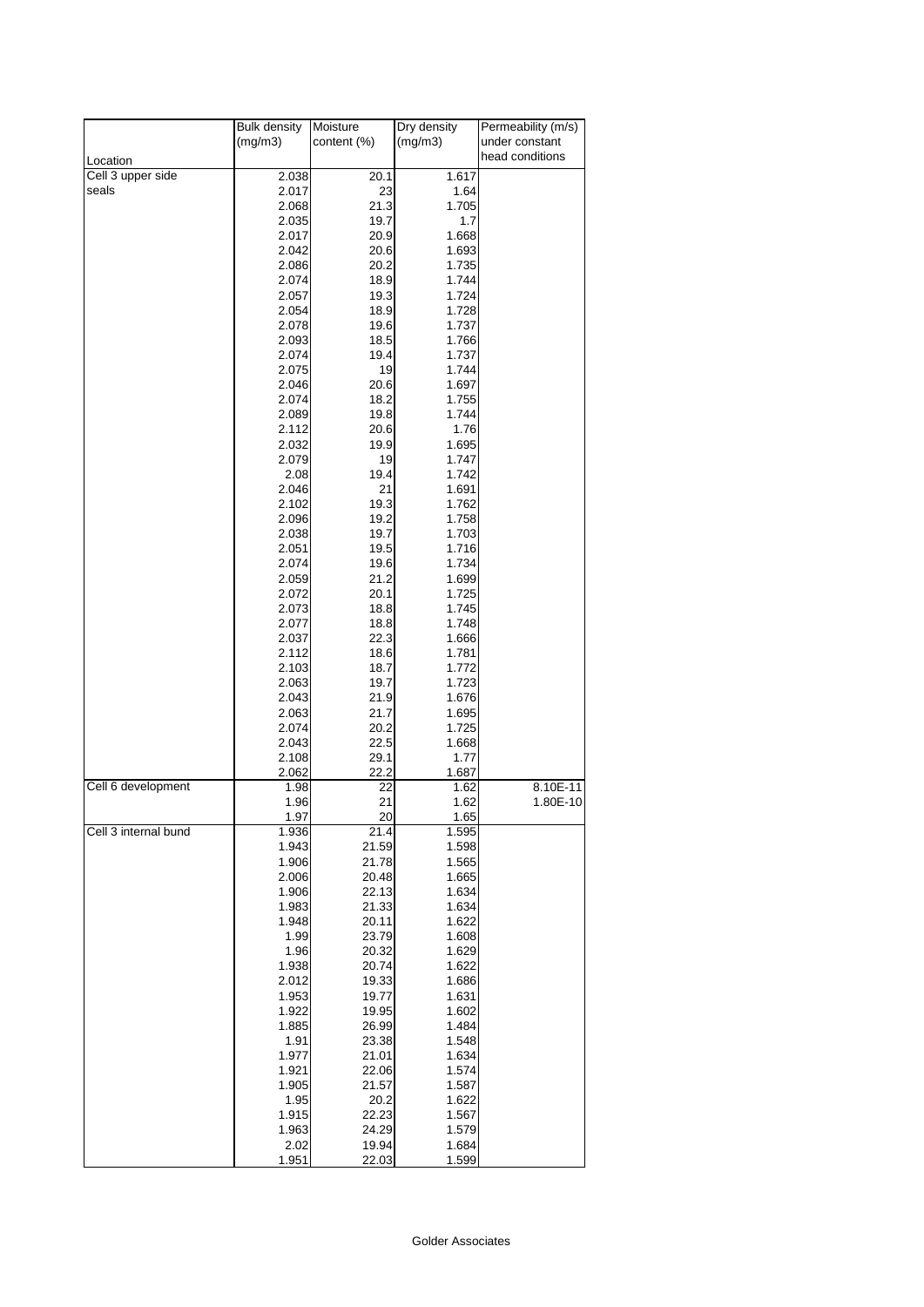|                      | <b>Bulk density</b> | Moisture    | Dry density | Permeability (m/s) |
|----------------------|---------------------|-------------|-------------|--------------------|
|                      | (mg/m3)             | content (%) | (mg/m3)     | under constant     |
| Location             |                     |             |             | head conditions    |
| Cell 3 internal bund | 1.921               | 28.31       | 1.49        |                    |
|                      | 1.899               | 24.32       | 1.528       |                    |
|                      | 1.935               | 20.02       | 1.612       |                    |
|                      | 1.9                 | 23.74       | 1.535       |                    |
|                      | 1.974               | 21.68       | 1.622       |                    |
|                      | 1.948               | 22.21       | 1.594       |                    |
|                      | 1.855               | 26.07       | 1.471       |                    |
|                      | 1.962               | 19.49       | 1.642       |                    |
|                      | 1.93                | 22.14       | 1.58        |                    |
|                      | 1.88                | 23.17       | 1.526       |                    |
|                      | 1.936               | 21.07       | 1.6         |                    |